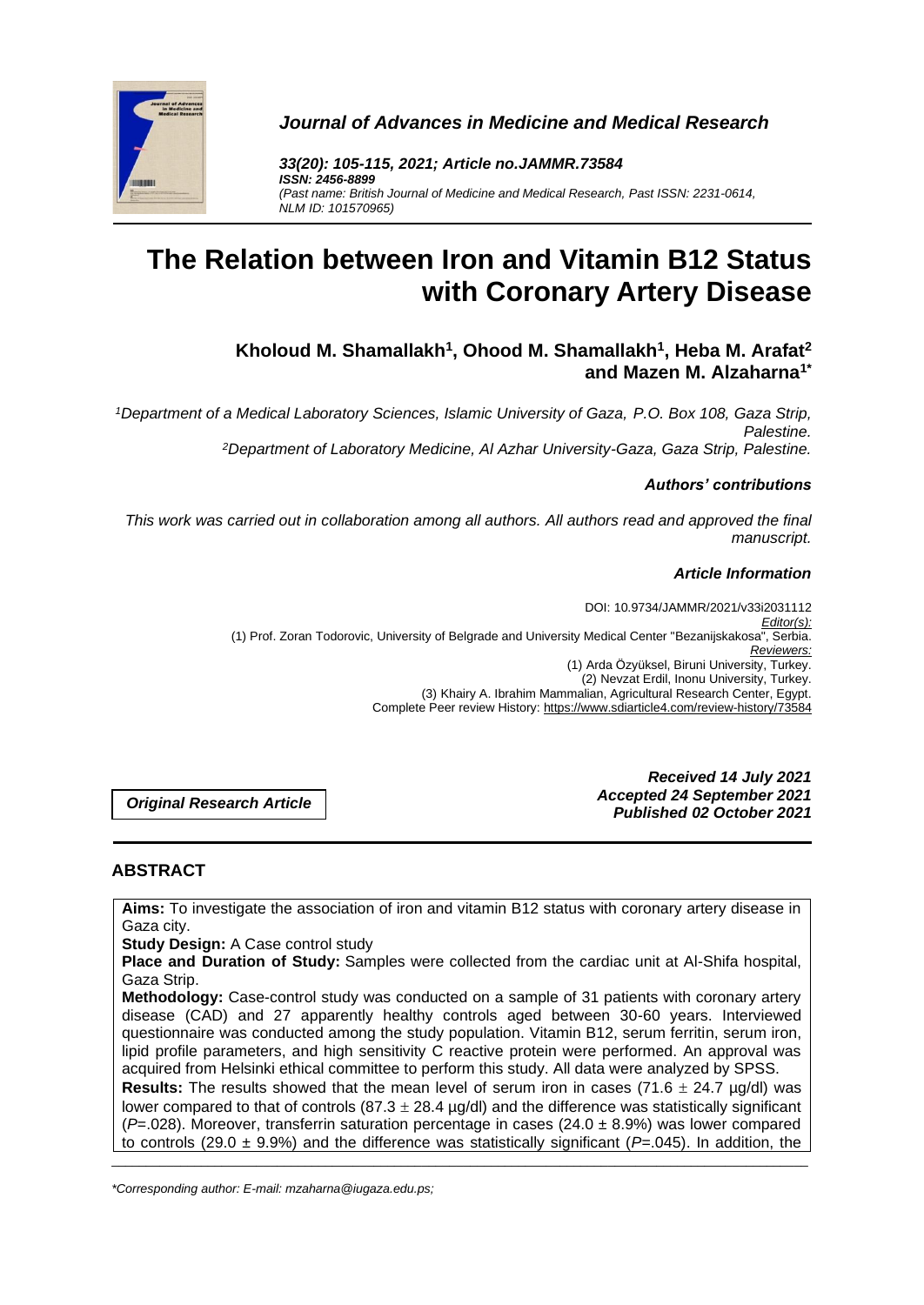mean levels of serum vitamin B12 in cases (238.8  $\pm$  51.4 pg/dl) was lower compared to controls (337.3± 108.4 pg/dl) and was statistically significant (*P*<0.001). The Pearson correlation test showed that there was a significant positive correlation between the level of serum iron with the level of vitamin B12 among the participants (r = 0.28, *P*=.032).

**Conclusion:** The mean differences of transferrin saturation, serum ferritin, and vitamin B12 between cases and controls were statistically significant. The mean levels of serum vitamin B12 in cases was lower compared to controls and was statistically significant.

*Keywords: Coronary artery disease; CAD; serum iron; vitamin B12; Gaza City.*

# **ABBREVIATIONS**

- *AUC : Area under the curve*
- *BMI : Body mass index CAD : Coronary artery disease CVD : Cardiovascular disease ECG : Electrocardiogram FBG : Fasting blood glucose HDL : High density lipoprotein Hhcy : Hyperhomocysteinemia hs-CRP : High sensitivity C reactive protein LDL : Low density lipoprotein ROC : Receiving operating curve Tf : Transferrin TGs : Triglycerides TSAT : Transferrin saturation*  $\chi^2$ *: Chi-square.*

# **1. INTRODUCTION**

Cardiovascular diseases (CVDs) form the most common cause of death globally, and is considered as an important life or death matter in all their forms. An estimated 17.9 million people died from CVDs in 2019, representing 32% of all global deaths [1]. CVD is still the leading cause of deaths in Palestine in a way that about 24.7% of total deaths were attributable to CVD in 2020 [2]. CAD is the most common cause of heart disease. The main cause is atherosclerosis in the coronary arteries leading to blood flow restriction to the heart [3].

Different risk factors have been associated with CVDs, some of these factors are modifiable such as sedentary lifestyle and smoking cigarettes, whereas others cannot be modified such as genetic composition. Furthermore, there are multiple risk factors for CVDs from the environment, including secondhand smoke, thirdhand smoke and other environmental pollutants such as air and noise pollution. The emerging risk factors for CADs include: inflammation and infection, high blood levels of homocysteine, atherogenic lipoprotein, fibrinogen, high triglycerides (TGs), iron overload

and vitamin B deficiency in particular vitamin B6, B12, and folic acid [4-6].

Iron is particularly important for many physiological processes. It plays a key role in the maintenance of different cellular functions and mediates various metabolic processes. However, careful homeostasis is important for the human body [7]. Both iron deficiency and iron overload have been associated with increased cardiovascular morbidity and mortality. The evidence is strongest for heart failure: Hemochromatosis leads to cardiomyopathy. Iron deficiency has been associated with poor prognosis in heart failure patients even independently of anemia. Randomized controlled trials have demonstrated the beneficial effects of intravenous ferric carboxymaltose therapy in patients with heart failure with reduced ejection fraction [8,9]. The roles of iron deficiency and anemia in other areas of chronic CVDs, such as CAD require further investigation. Preliminary evidence suggests that iron deficiency and CAD have a detrimental association, and iron administration by any route can confer benefit [10].

A large number of studies have confirmed that hyper-homocysteinemia (HHcy) has been associated with endothelial dysfunction of atherosclerotic CAD owing to oxidative stress, endoplasmic reticulum stress, and involved inflammation [11-13]. Folic acid and vitamin B12 play an important role in regulating the metabolic process of Hcy [14]. A recent systematic review has shown that folic acid deficiency or/and vitamin B12 deficiency would result in Hhcy [15]. Vitamin B12 deficiency and HHcy are related to cardiovascular risk factors in patients with CAD [16].

Previous research studied the relation of homocysteine as a risk factor of CVD patients in Gaza Strip but they didn't attribute vitamin B12 and Iron status with CAD [17]. The present study aimed to investigate the association of iron and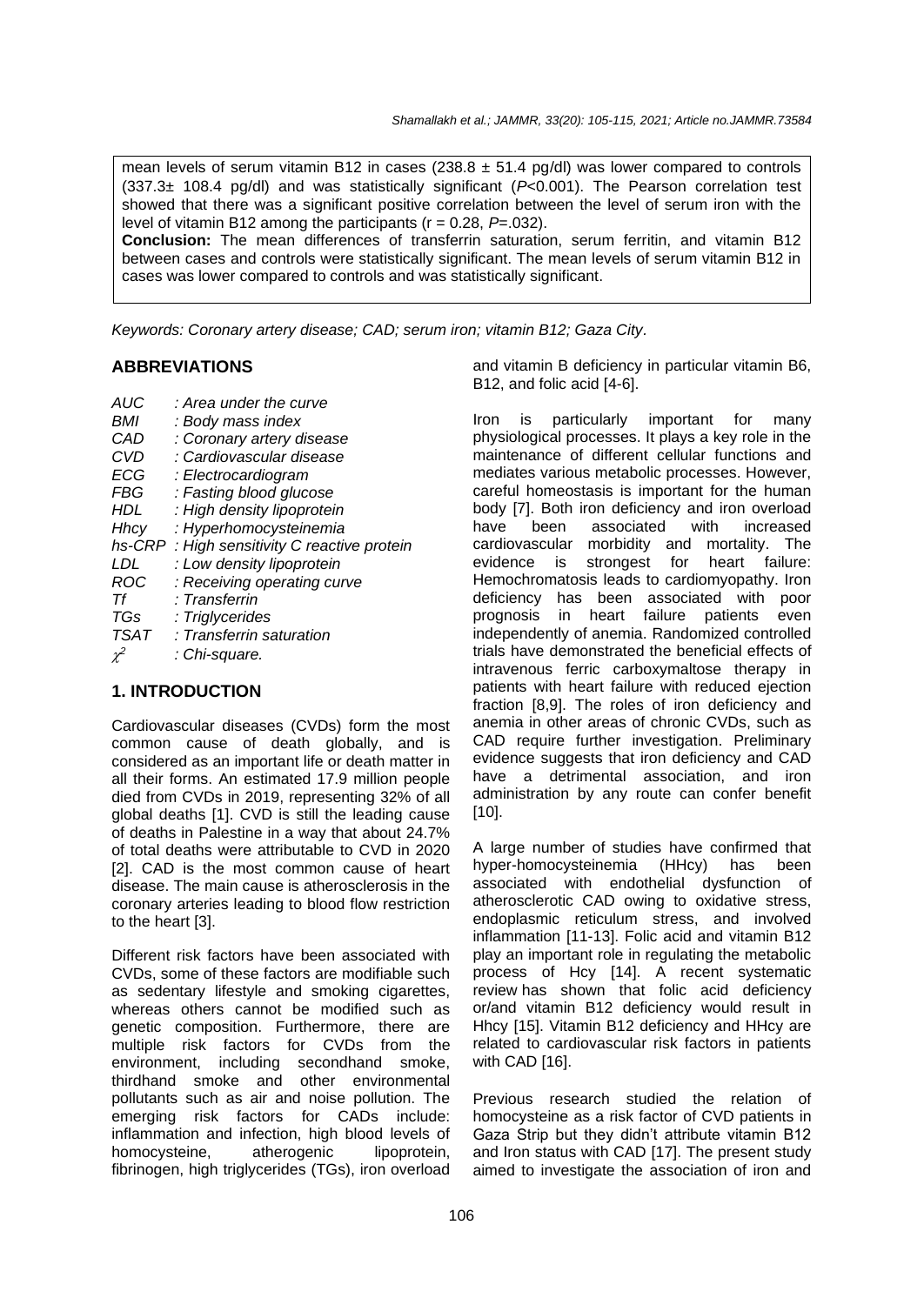vitamin B12 status in patients with CAD in Gaza city and compare them with those of control subjects. According to our knowledge, this study will be the first in Gaza on CAD patients that assesses the relationship between iron body status and vitamin B12 in patients with CAD.

#### **2. MATERIALS AND METHODS**

## **2.1 Study Design**

The study was a retrospective case-control.

## **2.2 Study Population**

The target population of this study consisted of patients presenting with CAD (case group) and apparently healthy adults (control group).

## **2.3 Sample Size and Sampling**

A non-probability the study included 31 male cases (CAD) aged between 42-60 years registered in the cardiac unit at Al-Shifa hospital. 27 apparently healthy males without CAD history were randomly selected from the general population. Cases and controls were matched for age and health condition.

# **2.4 Eligibility Criteria**

#### **2.4.1 Inclusion criteria**

Adult males aged between 30-60 years admitted to the cardiac unit at Al-Shifa hospital in Gaza city. The CAD cases were diagnosed at hospital, based on symptoms and Electrocardiogram (ECG) changes.

#### **2.4.2 Exclusion criteria**

To eliminate potential confounding factors, the following individuals were excluded from the study:

- Participants <30 years and >60 years.
- Patients having any acute or chronic illness (severe kidney disease requiring dialysis, thalassemia, hemochromatosis or malignancy).
- Participants who took supplements for iron and vitamin B12 for the last 5 months.

#### **2.5 Data and Specimen Collection**

A meeting interview was used to fill out a structural questionnaire designated for cases and controls to meet the study needs. The researcher interviewed all participants face to face. The researcher also explained the unclear questions to the participants during the interview. Most of the questions were dichotomous. The questionnaire included questions on personal<br>information (age. height. and weight).  $information$  (age, height, and socioeconomic character and medical history data.

Venous blood samples (5 ml) after twelve hours of fasting overnight were collected from 31 CAD patients and 27 healthy controls. The blood samples were placed into plain tubes allowing the blood to clot. Samples were centrifuged at 3000 rpm for 10 minutes to obtain serum for biochemical analysis. Biochemical analysis was performed using commercially available kits and involved the determination of different analytes including: serum iron, UIBC, total cholesterol, TGs, HDL, FBG and hs-CRP. Ferritin and Vitamin B12 were determined by using ELISA kits.

## **2.6 Statistical Analysis**

Statistical Package for the Social Science (SPSS, version 22) was used for data processing and analysis. Data were normally distributed, as determined using Kolmogorox-Smirnov test. Description of quantitative variables were presented as the following: Normally distributed data were expressed as mean  $\pm$  SD; description of qualitative variables was in the form of numbers (No.) and percent (%); comparison between quantitative variables was carried out by student T-test of two independent samples. Results were expressed in the form of P-values; comparison between qualitative variables was carried out by Chi-Square test  $(\chi^2)$ . Fisher exact test was used instead of Chi- square test when one expected cell or more were  $\leq$  5; binary correlation was carried out by Spearman correlation test.

Results were expressed in the form of correlation coefficient (R) and P-values. The following points are the accepted guidelines for interpreting the correlation coefficient: 0 indicates no linear relationship; +1 indicates a perfect positive linear relationship.

Receiver Operating Characteristic (ROC) curves were drawn for detection of reliability of markers as a diagnostic tool and their best cutoff values were calculated. area under the curve (AUC) was considered if > 0.60.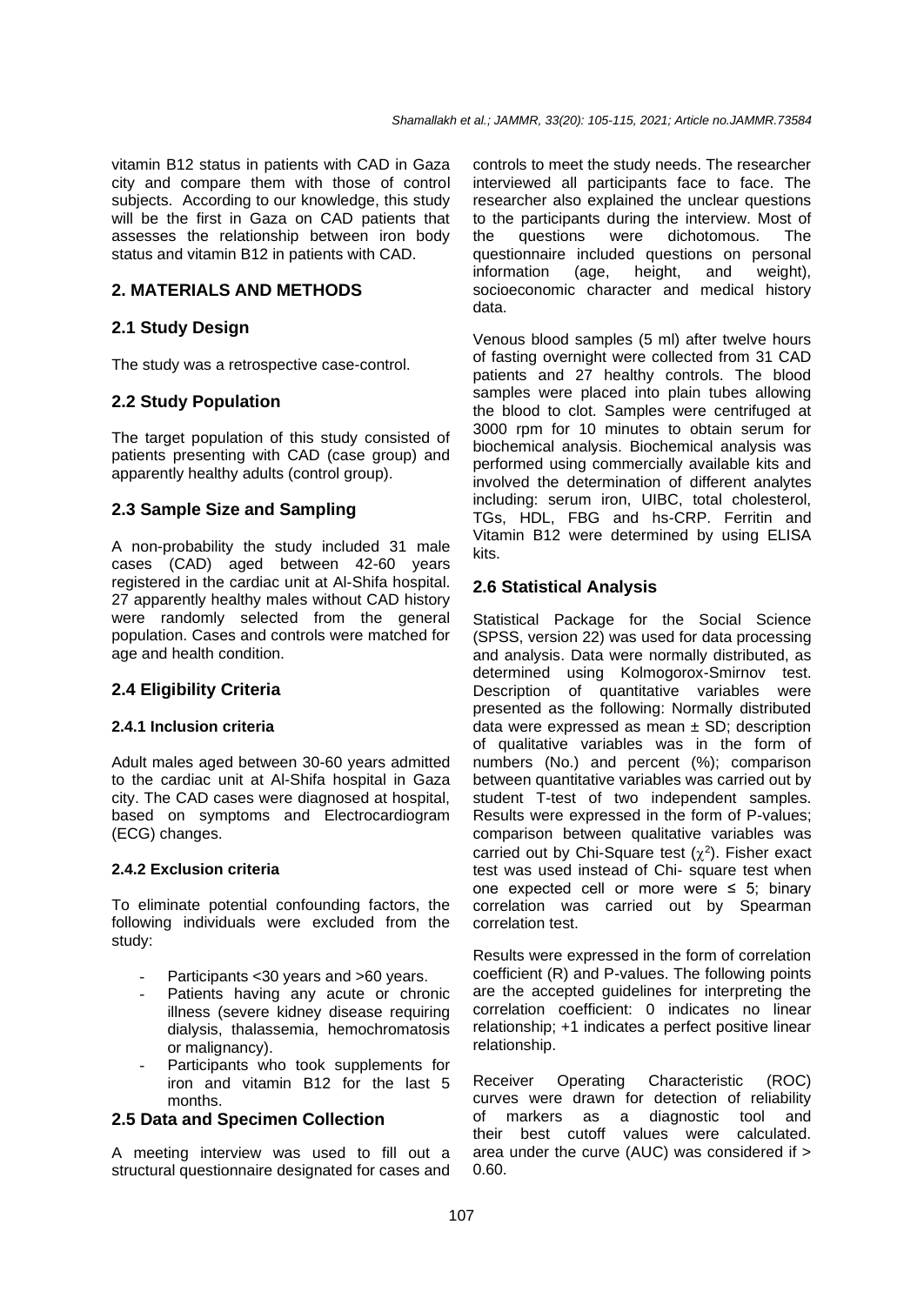#### **3. RESULTS**

#### **3.1 General Characteristics of the Study Population**

The participants in the study were 58 persons from Gaza (31 cases "Patients with CAD" & 27 controls). Table 1 represents the general characteristics of the study population. The mean age of cases was 55.1  $\pm$  5.9 years and 51.1  $\pm$ 11.1 years for controls (*P*=.09). The mean BMI of cases was  $27.5 \pm 4.5$  while that of controls was 29.8  $\pm$  9.2, the difference was not statistically significant. The percentage of cases and controls with university degree or higher was 45.1% & 59.3% and those with secondary certificate were 35.5% & 22.2% while those with primary school certificate or illiterate were 19.4% & 18.5%, respectively. There was no significant difference between cases and controls in educational level (*P*=.69). The percentage of cases and controls with monthly income less than 1000 NIS was 83.9% & 37.5%, 1000-2000 NIS was 12.9% & 42.5% and > 2000 NIS was 3.2% & 20.0%, respectively. The difference in monthly income was statistically significant between cases and controls (*P*<.001). 58.1% of the cases were smokers and 25.8% were ex-smokers, while most of the controls (77.8%) were not smokers and 11.1% were ex-smokers (*P*<.001).

#### **3.2 Clinical Characteristics of the Study Population**

Table 2 shows that the percentage of past family history of CAD was 48.4% in cases and 14.8% in controls (*P*=.007). 38.7% of the cases have hyperlipidemia, compared to 11.1% for the controls (*P*=.017). Regarding the family history of hyperlipidemia, 29.0% of the cases have family members with hyperlipidemia, compared to 0.0% for the controls (*P*=.002). On the other hand, 58.1% of the cases have hypertension, while 22.2% of the controls have hypertension (*P*=0.006).

#### **3.3 Different Biochemical Parameters among the Participants**

Table 3 shows that the mean level of serum iron in the cases (71.6  $\pm$  24.7 µg/dl) was lower compared to that of controls  $(87.3 \pm 28.4 \text{ µg/dl})$ and the difference was statistically significant (*P*=.028). Moreover, transferrin saturation percentage in cases (24.0  $\pm$  8.9%) was lower compared to controls  $(29.0 \pm 9.9\%)$  and the difference was statistically significant (*P*=.045).

Furthermore, there was a statistically significant difference in the levels of serum ferritin between cases (130.5  $\pm$  64.4 ng/ml) and controls (76.0  $\pm$ 33.6 ng\ml) (*P*<.001). Additionally, the mean levels of serum vitamin B12 in male cases (238.8  $± 51.4$  pg/dl) was lower compared to male controls  $(337.3 \pm 108.4 \text{ pq/dl})$  and was statistically significant (*P*<.001). On the other hand, the mean levels of hs-CRP in cases (9.7  $\pm$ 10.5 mg/l) were higher compared to controls (3.7 ± 3.6 mg/l) and was statistically significant (*P*=.005). Moreover, there was a statistically significant difference in the levels of FBG between cases (119.2  $\pm$  62.1 mg/dl) and controls (92.7 ± 18.9 mg/dl) (*P*=.030).

#### **3.4 Lipid Profile Levels among Male Participants**

Table 4 represents that the difference in the means of cholesterol, HDL and LDL was significantly different between cases and controls (*P*=.036, .013 & .008), respectively. The cholesterol (176.5  $\pm$  24.6 mg/dl) & LDL (93.7  $\pm$ 25.7 mg/dl) mean levels in cases were lower compared to those of controls  $(195.9 \pm 40.6$ mg/dl) &  $(118.7 \pm 40.3 \text{ mg/dl})$ , respectively. On the other hand, there was no statistically significant difference in the levels of TGs between cases (161.9  $\pm$  72.6 mg/dl) and controls (152.7  $\pm$  46.7 mg/dl) ( $P = .575$ ). Additionally, the mean of serum HDL in cases  $(50.5 \pm 2.7 \text{ mg/dl})$ was higher compared to that of controls (48.4  $\pm$ 3.5 mg/dl) and was statistically significant (*P*=.013).

#### **3.5 Correlation between iron profile, vitamin B12, hs-CRP and different biochemical parameters among the participants**

Table 5 shows that there was a weak positive correlation between the level of serum iron with the level of vitamin B12 among the participants (r  $= 0.28$ ,  $P = 0.032$ ). Also, there was a weak positive correlation between the level of vitamin B12 with the levels of transferrin saturation  $(r = 0.29)$ . *P*=.029), Cholesterol (r = 0.27, *P*=.043) and LDL  $(r = 0.29, P = .027)$  among the participants.

Additionally, there was a moderately strong negative correlation between the level of hs-CRP with the levels of serum iron  $(r = -0.48, P < 0.01)$ and transferrin Saturation ( $r = -0.45$ , P<0.001) among the participants. Also, there was a moderately strong positive correlation between the level of hs-CRP with the levels of serum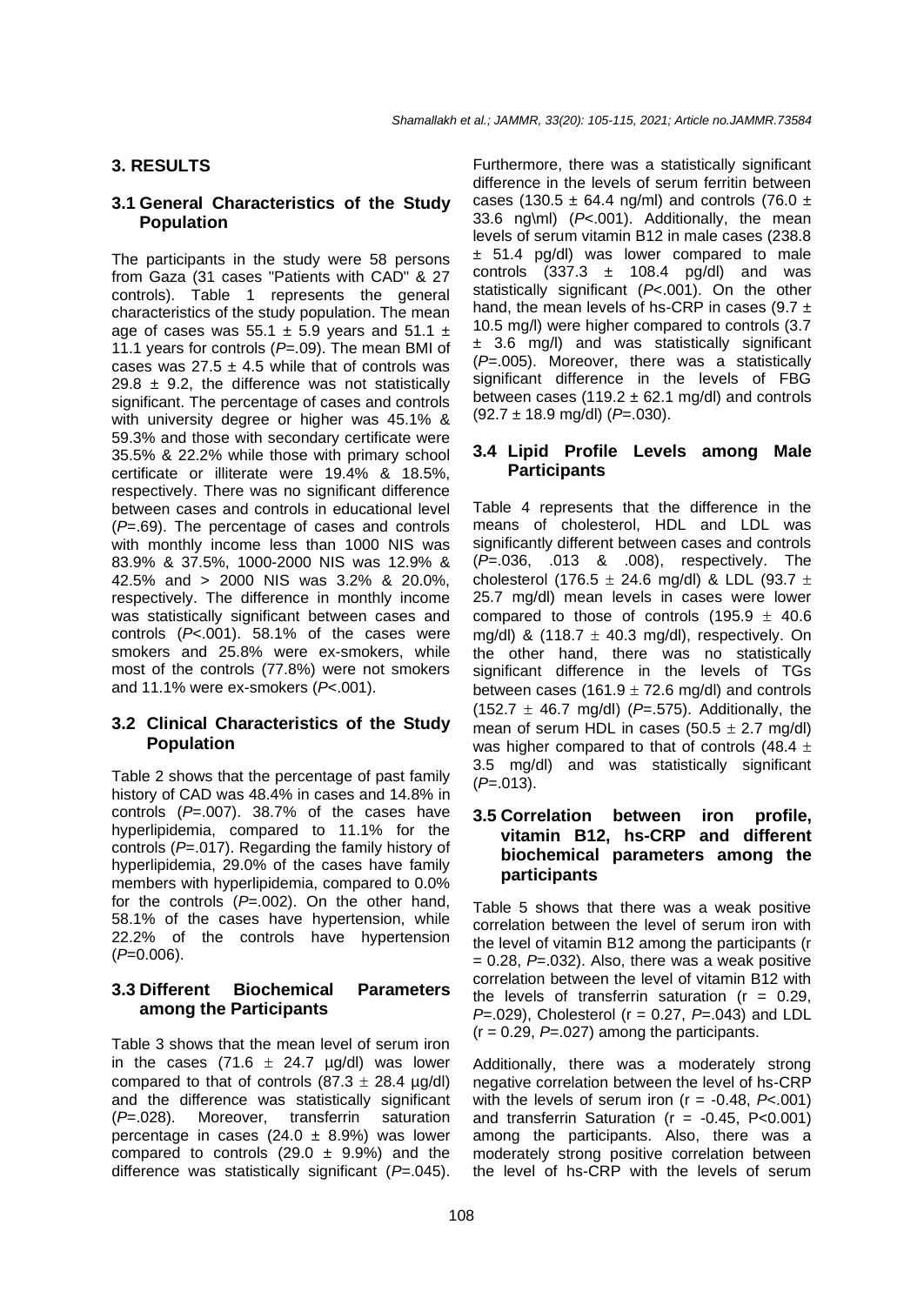ferritin ( $r = 0.46$ ,  $P < .001$ ) and FBG ( $r = 0.59$ , *P*<.001) among the participants.

#### **3.6 Receiving operating curve of serum concentration of iron, vitamin B12 and ferritin for identification of patients destined to develop CAD compared to control**

The AUC for serum vitamin B12 was significantly different from 0.5 (AUC representing no discrimination, *P*<.001). The mean and 95% confidence interval of the AUC was 0.790 (0.668- 0.912), and the cut-off value was 284.5 pg/dl for vitamin B12, representing a specificity of 84% and a sensitivity of 30%. (Fig 1; Table 6).

The AUCs for serum ferritin (0.756 (0.632-0.879); cut- off 92.6 ng/ml), was also significantly different (*P*<0.001) from the AUC of 0.5 (Fig. 2; Table 6). While the AUC for serum iron (0.648 (0.505-0.790); cut- off 86.5 µg/dl) was insignificantly different (*P*=0.054) from the AUC of 0.5 (Fig. 1; Table 6).

The cut-off values established by the ROC analyses were used to define low vitamin B12, low serum iron, and high serum ferritin.

#### **4. DISCUSSION**

Coronary artery disease is continued to be the first cause of death in the world and also in Palestine. CAD is a multi-factorial disease, resulting from the conjunction of genetical and environmental factors. The present study investigated the associations between iron and vitamin B12 status with CAD in Gaza city.

In our study, the mean levels of serum iron and transferrin saturation in patients with CAD was significantly lower compared to that of controls. In accordance with the present results, Kervinen et al. suggested an association between low serum iron level and coronary risk. They stated that the association is not independent, but is related to the fact that chronic infections and inflammation are accompanied with low serum iron [18]. In addition, other studies demonstrated an inverse association of serum iron or transferrin saturation and CAD [19,20]. On the other hand, our results were inconsistent with Pourmoghaddas et al. who found that there is no statistically significant difference in serum iron levels and mean difference of transferrin saturation between cases with CAD and controls [21].

The results of the present study showed that the concentration of ferritin as an indicator of iron status was significantly higher in patients with CAD in comparison with controls (*P*<.001). Our finding was consistent with Pourmoghaddas et al. who indicated that high iron store, as assessed by serum ferritin, was associated with the increased risk of CAD [21]. The iron-heart disease hypothesis rests on the supposition that high body iron burdens are a risk factor for increased oxidative stress, and oxidative stress is a risk factor for chronic diseases such as heart disease. In a recent study among patients with CVD, the presence of CVD was associated with higher mean of serum ferritin [22].

Additionally, a recent systematic review suggested that there is a negative association of transferrin levels and CAD with high transferrin saturations being associated with a lower risk of CAD. There was also a negative association of serum iron and CAD. While, there was no significant association between the other markers of iron status and CAD [23].

As indicated in the present study, there was a significant decrease in the mean levels of vitamin B12 among cases compared to controls (*P*<.001). This means that the lower level of vitamin B12 may be linked to CAD. Consistent with our findings, studies done by Kamble et al., and Sadeghian et al. reported a significant decrease in vitamin B12 in CAD patients when compared with healthy controls [24,25]. Inconsistent to our finding, Vanuzzo D et al., and Pancharuniti et al. observed that the serum level of vitamin B12 were not significantly different between patients and controls [26, 27].

On the other hand, the results show that there was a significant negative correlation (*P*<.001) between the level of hs-CRP with the level of serum iron and transferrin saturation among the participants. Our results are in agreement with Ponikowska et al. study who showed that low transferrin saturation among males was associated with high serum hs-CRP, linear relationship [28].Our results are also in agreement with Ekblom et al. who found that hs-CRP has a significant negative correlation with plasma iron and transferrin iron saturation among males and females [29]. In contrast, the results don't agree with the result of Eftekhari et al. who reported that there was a signficant positive correlation between hs-CRP and serum iron among males [22].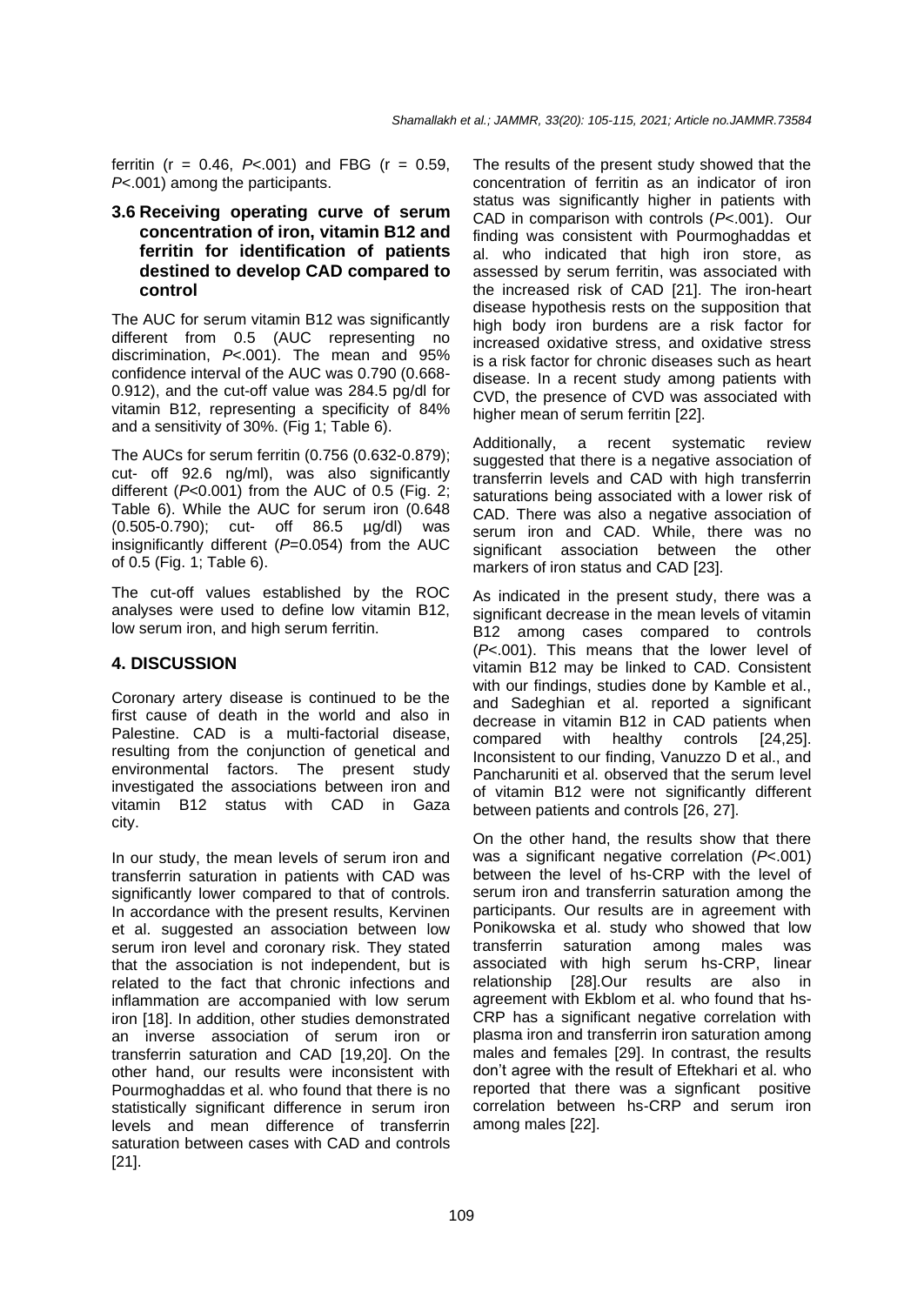| <b>Characteristics</b>         |                         | <b>Categories</b>          |                            | P-value |
|--------------------------------|-------------------------|----------------------------|----------------------------|---------|
|                                |                         | Cases n (31)               | Controls n (27)            |         |
| Age (years)                    | Mean $\pm$ SD (min-max) | $55.1 \pm 5.9$ (42-60)     | $51.1 \pm 11.1(38-60)$     | 0.09    |
| Weight (kg)                    |                         | $84.7 \pm 12.0(65-110)$    | $85.1 \pm 20.1(60-118)$    | 0.93    |
| Height (cm)                    |                         | $176.0 \pm 9.0$ (160-196)  | $166.5 \pm 30.9$ (150-188) | 0.11    |
| BMI $(Kg/m2)$                  |                         | $27.5 \pm 4.5$ (18.8-38.1) | $29.8 \pm 9.2$ (18.9-52.4) | 0.22    |
| <b>Educational Level</b>       | n (%)                   |                            |                            | 0.69    |
| Illiterate & Primary Education |                         | 6(19.4)                    | 5(18.5)                    |         |
| Secondary                      |                         | 11(35.5)                   | 6(22.2)                    |         |
| University or higher           |                         | 14(45.1)                   | 16 (59.3)                  |         |
| Monthly Income (USD)           |                         |                            |                            | < 0.001 |
| $<$ 300                        |                         | 26 (83.9)                  | 11(37.5)                   |         |
| 300-600                        |                         | 4(12.9)                    | 12 (42.5)                  |         |
| >600                           |                         | 1(3.2)                     | 4(20.0)                    |         |
| Smoking                        |                         |                            |                            | < 0.001 |
| Smoker                         |                         | 18(58.1)                   | 3(11.1)                    |         |
| non-smoker                     |                         | 5(16.1)                    | 21(77.8)                   |         |
| Ex-smoker                      |                         | 8(25.8)                    | 3(11.1)                    |         |

# **Table 1. General characteristics of the study population**

## **Table 2. Clinical characteristics of the study population**

| <b>Variables</b>                 |       |                  | P-value             |       |
|----------------------------------|-------|------------------|---------------------|-------|
|                                  |       | Cases (31) n (%) | Controls (27) n (%) |       |
| Family History of CAD            | Yes   | 15 (48.4)        | 4(14.8)             | 0.007 |
|                                  | No    | 16(51.6)         | 23(85.2)            |       |
|                                  | Total | 31(100.0)        | 27 (100.0)          |       |
| Hyperlipidemia                   | Yes   | 12(38.7)         | 3(11.1)             | 0.017 |
|                                  | No    | 19 (61.3)        | 24 (88.9)           |       |
|                                  | Total | 31(100.0)        | 27 (100.0)          |       |
| Family history of hyperlipidemia | Yes   | 9(29.0)          | 0(0.0)              | 0.002 |
|                                  | No    | 22(71.0)         | 27 (100.0)          |       |
|                                  | Total | 31(100.0)        | 27 (100.0)          |       |
| Hypertension                     | Yes   | 18(58.1)         | 6(22.2)             | 0.006 |
|                                  | No.   | 13 (41.9)        | 21 (77.8)           |       |
|                                  | Total | 31(100.0)        | 27 (100.0)          |       |

*CAD: Coronary artery disease*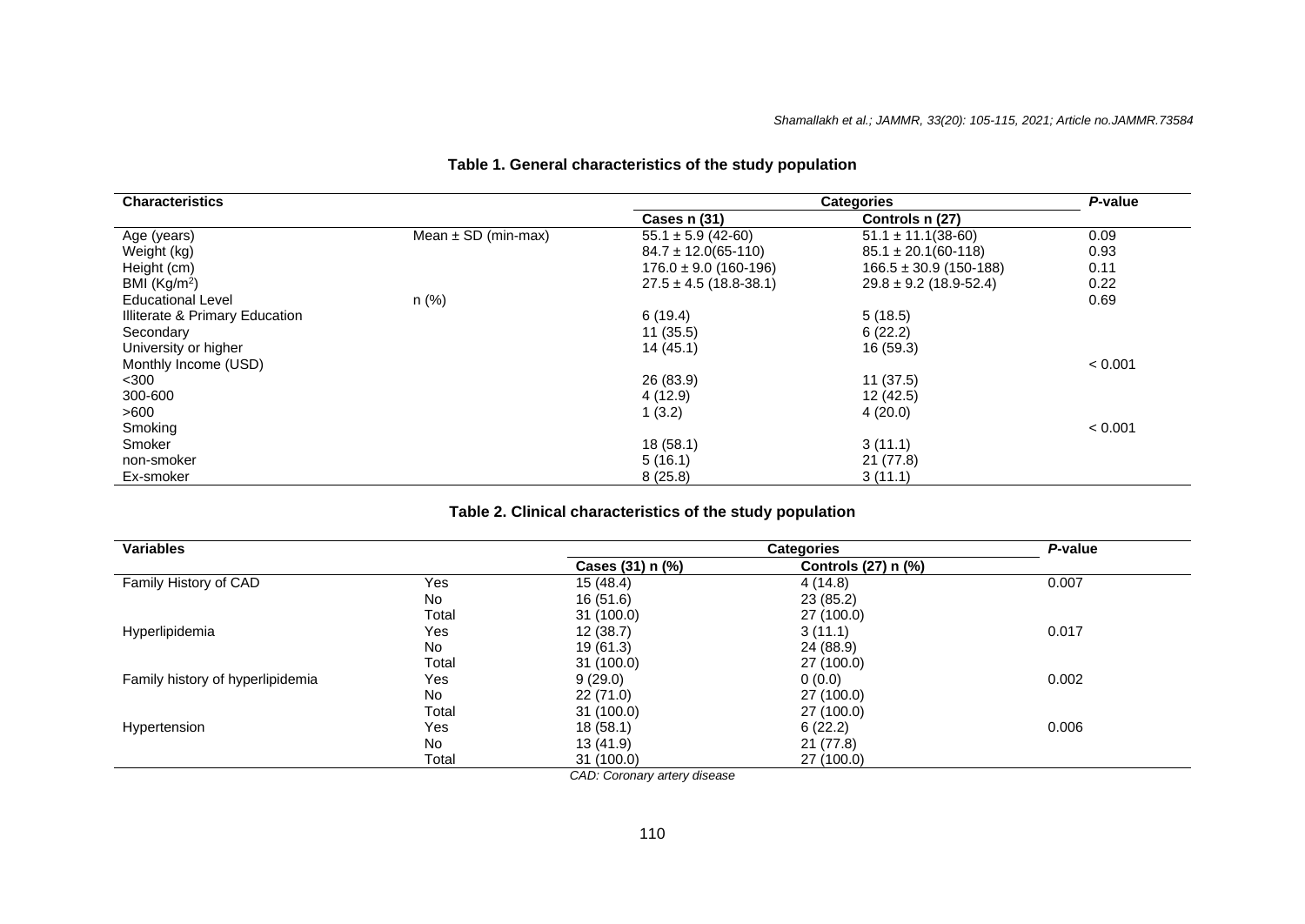#### **Table 3. The mean of different biochemical parameters among participants**

| <b>Variables</b>                 | Cases (31) Mean $\pm$ SD        | Controls (27) Mean $\pm$ SD     | P-value |
|----------------------------------|---------------------------------|---------------------------------|---------|
| Serum iron (µg/dl) (Min-Max)     | $71.6 \pm 24.7$ (14.8 - 117.0)  | $87.3 \pm 28.4$ (38.0 -152.0)   | 0.028   |
| TSAT (%) (Min-Max)               | $24.0 \pm 8.9$ (3.7-39.1)       | $29.0 \pm 9.9$ (10.0-46.0)      | 0.045   |
| Serum ferritin (ng/ml) (Min-Max) | $130.5 \pm 64.4(21.6 - 285.0)$  | $76.0 \pm 33.6$ (12.0-143.0)    | < 0.001 |
| Vitamin B12 (pg/dl) (Min-Max)    | $238.8 \pm 51.4(150.3 - 328.9)$ | $337.3 \pm 108.4$ (133.0-610.0) | < 0.001 |
| hs-CRP (mg/L) (Min-Max)          | $9.7 \pm 10.5(0.5-33.0)$        | $3.7 \pm 3.6$ (0.8-17.1)        | 0.005   |
| FBG (mg/dL) (Min-Max)            | $119.2 \pm 62.1(71.0-329.0)$    | $92.7 \pm 18.9$ (75.0-172.0)    | 0.030   |

*FBG: fasting blood glucose; hs-CRP: high sensitivity C reactive protein; TSAT: transferrin saturation*

#### **Table 4. The mean levels of lipid profile among male participants**

| <b>Variables</b>              | <b>Cases (31)</b>              | Controls (27)                  | P-value |  |
|-------------------------------|--------------------------------|--------------------------------|---------|--|
|                               | Mean $\pm$ SD                  | Mean $\pm$ SD                  |         |  |
| Cholesterol (mg/dl) (Min-Max) | $176.5 \pm 24.6$ (145.0-240.0) | $195.9 \pm 40.6$ (128.0-274.0) | 0.036   |  |
| TGs(mg/dl) (Min-Max)          | $161.9 \pm 72.6$ (88.0-470.0)  | $152.7 \pm 46.7$ (84.0-250.0)  | 0.575   |  |
| HDL (mg/dl) (Min-Max)         | $50.5 \pm 2.7$ (46.0-55.0)     | $48.4 \pm 3.5$ (40.0-54.0)     | 0.013   |  |
| LDL (mg/dl) (Min-Max)         | $93.7 \pm 25.7$ (48.0-162.0)   | $118.7 \pm 40.3$ (56.8-200.0)  | 0.008   |  |

*HDL: High density lipoprotein; LDL: Low density lipoprotein; TGs: Triglycerides*

#### **Table 5. Correlation between iron profile, vitamin B12, hs-CRP and different biochemical parameters among the participants**

| <b>Variables</b>        |         | Serum iron               |         | <b>Vitamin B12</b>       | hs-CRP                   |                          |  |
|-------------------------|---------|--------------------------|---------|--------------------------|--------------------------|--------------------------|--|
|                         |         | P-value                  |         | P-value                  |                          | P-value                  |  |
| Serum iron              |         | $\overline{\phantom{0}}$ | 0.28    | 0.032                    | $-0.48$                  | < 0.001                  |  |
| <b>Tf Saturation</b>    | 0.98    | < 0.001                  | 0.29    | 0.029                    | $-0.45$                  | < 0.001                  |  |
| Serum ferritin          | $-0.26$ | 0.048                    | $-0.26$ | 0.053                    | 0.46                     | < 0.001                  |  |
| Vitamin B <sub>12</sub> | 0.28    | 0.032                    |         | $\overline{\phantom{0}}$ | $-0.25$                  | 0.062                    |  |
| hs-CRP                  | $-0.48$ | < 0.001                  | $-0.25$ | 0.062                    | $\overline{\phantom{a}}$ | $\overline{\phantom{a}}$ |  |
| Cholesterol             | 0.22    | 0.098                    | 0.27    | 0.043                    | $-0.09$                  | 0.521                    |  |
| <b>TGs</b>              | 0.04    | 0.755                    | 0.01    | 0.960                    | $-0.07$                  | 0.601                    |  |
| <b>HDL</b>              | $-0.20$ | 0.131                    | $-0.16$ | 0.227                    | 0.01                     | 0.916                    |  |
| LDL                     | 0.23    | 0.077                    | 0.29    | 0.027                    | $-0.08$                  | 0.573                    |  |
| <b>FBG</b>              | $-0.17$ | 0.214                    | $-0.08$ | 0.567                    | 0.59                     | < 0.001                  |  |

*FBS: Fasting blood glucose; HDL: High density lipoprotein; hs-CRP: High-sensitivity C-Reactive Protein; LDL: Low density lipoprotein; Tf: Transferrin; TGs: Triglycerides*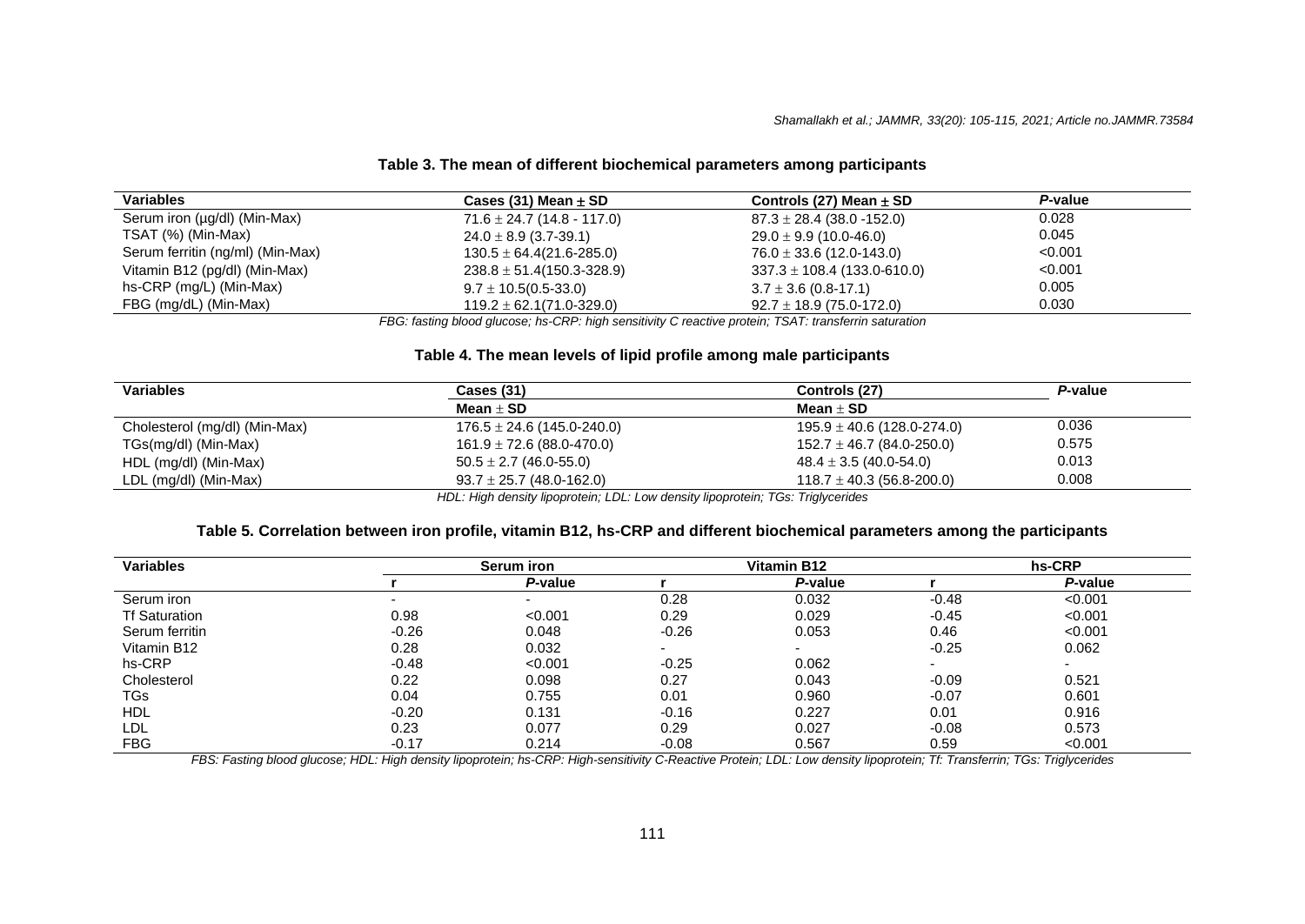**Table 6. Receiving operating curve (ROC) curve of serum concentration of iron, vitamin B12 and ferritin for identification of patients destined to develop CAD compared to control**

| <b>Variables</b>          | <b>Cut-off value</b> | <b>Sensitivity</b> % | <b>Specificity %</b> | <b>AUC</b> | 95% CI      | P-value |
|---------------------------|----------------------|----------------------|----------------------|------------|-------------|---------|
| Serum iron (µg/dl)        | 86.5                 | 74.2                 | 44.0                 | 0.648      | 0.505-0.790 | 0.054   |
| Vitamin B12 (pg/dl)       | 284.5                | 84.0                 | 30.0                 | 0.790      | 0.668-0.912 | 0.001   |
| Serum Ferritin (ng/ml)    | 92.6                 | 64.5                 | 22.2                 | 0.756      | 0.632-0.879 | 0.001   |
| AUC; area under the curve |                      |                      |                      |            |             |         |



**Fig. 1. ROC curves of serum iron, and vitamin B12 applied in predicting CAD. Serum iron level**



**Fig. 2. ROC curves of serum ferritin applied in predicting CAD**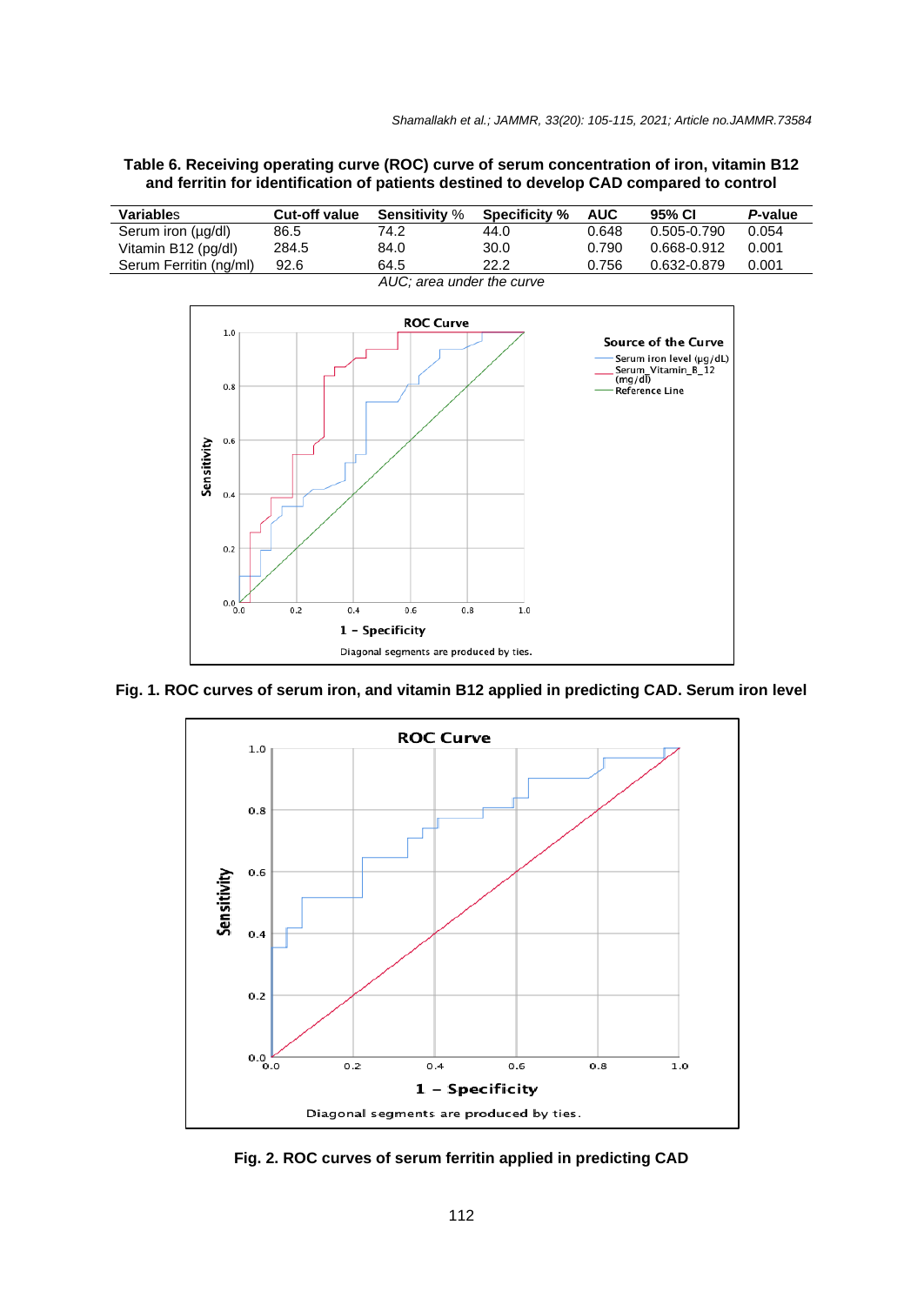Furthermore, there was a significant positive correlation (*P*< .001) between the level of hs-CRP with the levels of Ferritin among the participants. The result agrees with Eftekhari et al. study who reported that when the serum ferritin concentration was used as an independent variable, participants with higher level of ferritin had a higher concentration of CRP [22].

In the present study, ROC curve analysis indicated that the optimum cut off value in patients with CAD versus non-CAD for vitamin B12 was ≤284.5 pg/dl (84% sensitivity and 30% specificity). In addition, the results showed that the serum level of Ferritin  $\geq 92.6$  ng/ml, had moderate values (AUC= 0.756) when applied in predicting CAD with 64.5% sensitivity and 22.2% specificity.

## **5. CONCLUSIONS**

The debate is still ongoing on 'whether serum iron and vitamin B12 can act as an independent marker for cardiovascular disease, or it simply results from the synergistic effects of other known cardiovascular risk factors. The major finding of this study is that the mean differences of serum iron, transferrin saturation, serum ferritin, and vitamin B12 between cases and controls were statistically significant. The mean levels of serum vitamin B12 in cases was lower compared to controls and was statistically significant. The decreased levels of vitamin B12 may be associated with higher risk of CAD. Thus, it is urgent to develop appropriate treatment guidelines for vitamin B12 deficiency.

#### **6. LIMITATIONS**

The limitations of the present study included: patients were enrolled from Al-Shifa hospital only; therefore, the sample size was small and localized only to a specific region. Hence, any future studies revolving around the same topic should include a greater number of hospitals to better generalize the data. In addition to this, sample collection was relatively difficult due to the objection of many patients to participate. Furthermore, our study did not highlight the different categories of CAD in patients. Finally, lack of resources including budget and facilities limited time because of the nature of researcher work.

## **7. RECOMMENDATIONS**

The following recommendations are suggested: launching of health education programs on smoking, obesity, and diabetes mellitus are recommended to decrease the risk of CAD; further research should be carried out to understand the role of iron in the pathogenesis mechanism of CAD with a larger sample size to elucidate the preventive and therapeutic approaches for proper management of CAD; sample should be drawn serially at definite intervals in high-risk patients and tested for lipid profile and serum ferritin levels and the roles of regular administration of vitamin B12 supplementation in cardiac patients needs to be confirmed in additional studies.

## **CONSENT**

Informed consent was taken from all participants who accepted to participate in the study after well explanation of the procedures and objectives and considerations beyond the study.

## **ETHICAL APPROVAL**

An approval to perform the study was taken from the Palestinian Ethical Committee (Helsinki Ethics Committee) (PHRC/HC/388/18).

## **ACKNOWLEDGEMENTS**

The authors would like to thank all the healthcare workers in cardiac unit at Al-Shifa hospital for their assistance, active participation, and their precious time.

#### **COMPETING INTERESTS**

Authors have declared that no competing interests exist.

# **REFERENCES**

- 1. World Health Organization: Cardiovascular diseases (CVDs). Available:https://www.who.int/newsroom/fact-sheets/detail/cardiovasculardiseases-(cvds) (2021). Accessed.
- 2. Ministry of Health. Health Annual Report, Palestine 2020,. 2021.
- 3. Katz MJ, Ness SM. Coronary artery disease (CAD). Wild Iris Medical Education, Inc;2015.
- 4. Holay M, Choudhary A, Suryawanshi S. Serum ferritin—A novel risk factor in acute myocardial infarction. Indian heart journal. 2012;64(2):173-7.
- 5. Ijaz R, Yasmin R, Bhatti S. Relationship of B-vitamins (vitamin B12, B6 and folic acid)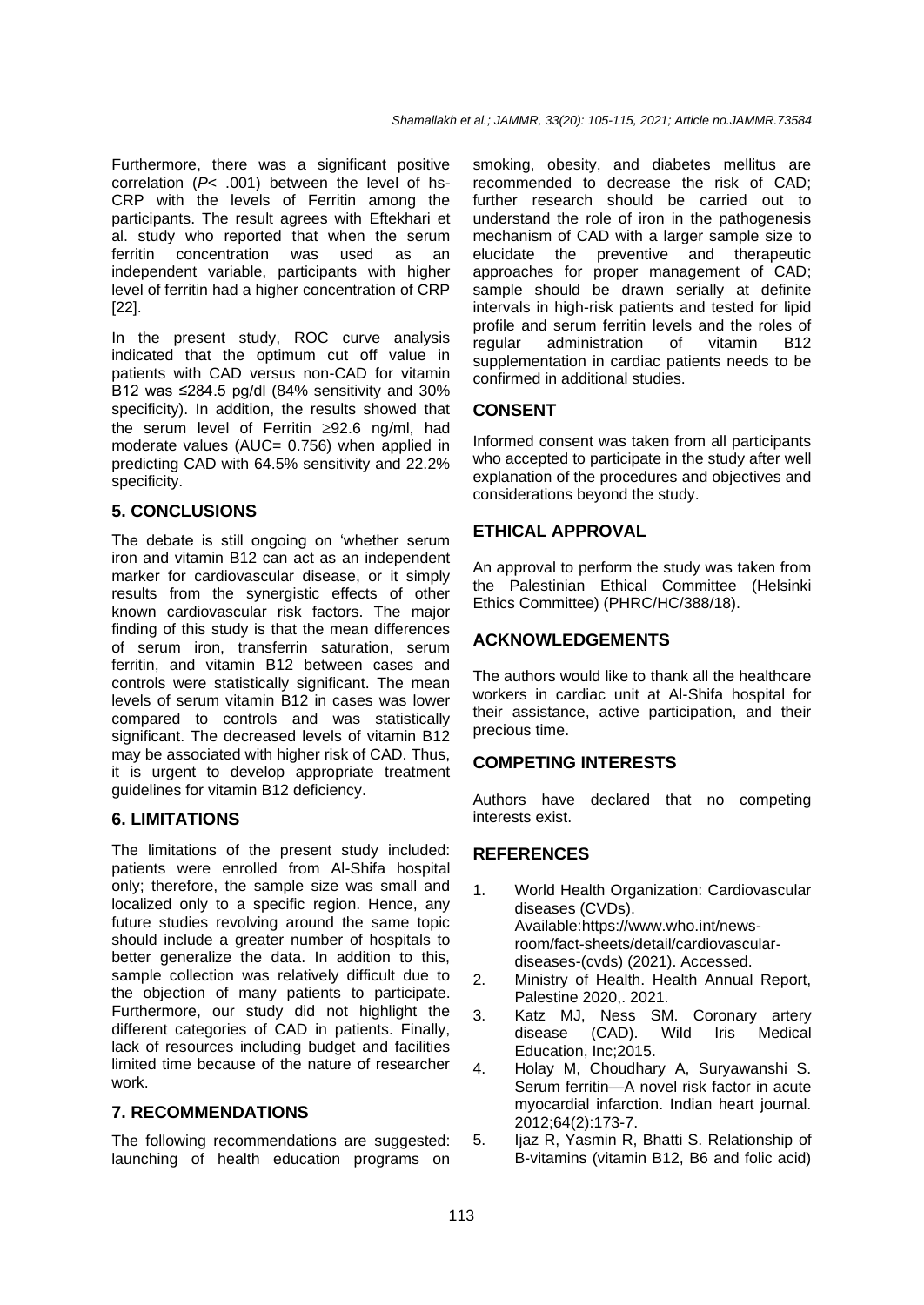and coronary artery disease in Pakistan. Annals of King Edward Medical University. 2011;17(4):428.

- 6. Kanberg A, Durfey S, Matuk R, Cao S, George P. Environmental causes of<br>cardiovascular disease Handbook of cardiovascular disease. nutrition in heart health. Wageningen Academic Publishers.2017;e261-e8.
- 7. Bagheri B, Shokrzadeh M, Mokhberi V, Azizi S, Khalilian A, Akbari N, et al. Association between serum iron and the severity of coronary artery disease. International cardiovascular research journal. 2013;7(3):95.
- 8. von Eckardstein A. Iron in Coronary Heart Disease—J-Shaped Associations and Ambivalent Relationships. Oxford University Press; 2019.
- 9. McDonagh T, Damy T, Doehner W, Lam CSP, Sindone A, van der Meer P, et al. Screening, diagnosis and treatment of iron deficiency in chronic heart failure: putting the 2016 European Society of Cardiology heart failure guidelines into clinical practice. Eur J Heart Fail. 2018;20(12):1664-72.

DOI: 10.1002/ejhf.1305.

- 10. von Haehling S, Jankowska EA, van Veldhuisen DJ, Ponikowski P, Anker SD. Iron deficiency and cardiovascular disease. Nat Rev Cardiol. 2015;12(11):659-69. DOI: 10.1038/nrcardio.2015.109.
- 11. Arzamastsev D, Karpenko A, Kostiuchenko G. Inflammation of the vascular wall and hyperhomocysteinemia in patients with atherosclerosis obliterans of lower limb<br>arteries. Angiologiia i sosudistaia arteries. Angiologiia i sosudistaia khirurgiia= Angiology and vascular surgery. 2012;18(1):27-30.
- 12. Wang X-C, Sun W-T, Yu C-M, Pun S-H, Underwood MJ, He G-W, et al. ER stress mediates homocysteine-induced endothelial dysfunction: modulation of IKCa and SKCa channels. Atherosclerosis. 2015;242(1):191-8.
- 13. Hoffman M. Hypothesis: hyperhomocysteinemia is an indicator of oxidant stress. Medical hypotheses. 2011;77(6):1088-93.
- 14. Zeng R, Xu C-H, Xu Y-N, Wang Y-L, Wang M. The effect of folate fortification on folic acid-based homocysteine-lowering intervention and stroke risk: a metaanalysis. Public health nutrition. 2015;18(8):1514-21.
- 15. Obersby D, Chappell DC, Dunnett A, Tsiami AA. Plasma total homocysteine

status of vegetarians compared with omnivores: a systematic review and metaanalysis. British journal of nutrition. 2013;109(5):785-94.

- 16. Mahalle N, Kulkarni MV, Garg MK, Naik SS. Vitamin B12 deficiency and hyperhomocysteinemia as correlates of cardiovascular risk factors in Indian subjects with coronary artery disease. Journal of cardiology. 2013;61(4):289- 94.
- 17. Abu Sedo RR. Homocysteine levels of cardiovascular disease patients attending the cardiac unit at El Shifa Hospital, Gaza Strip;2012.
- 18. Kervinen H, Tenkanen L, Palosuo T, Roivainen M, Manninen V, Mänttäri M. Serum iron, infection and inflammation; effects on coronary risk. Scand Cardiovasc J. 2004;38(6):345-8. DOI: 10.1080/14017430410011003.
- 19. Liao Y, Cooper RS, McGee DL. Iron status and coronary heart disease: negative findings from the NHANES I epidemiologic follow-up study. American journal of epidemiology. 1994;139(7):704-12.
- 20. Reunanen A, Takkunen H, Knekt P, Seppänen R, Aromaa A. Body iron stores, dietary iron intake and coronary heart disease mortality. Journal of internal medicine. 1995;238(3):223-30.
- 21. Pourmoghaddas A, Sanei H, Garakyaraghi M, Esteki-Ghashghaei F, Gharaati M. The relation between body iron store and ferritin, and coronary artery disease. ARYA atherosclerosis. 2014;10(1):32.<br>Eftekhari MH. Mozaffari-Kl
- 22. Eftekhari MH, Mozaffari-Khosravi H, Shidfar F, Zamani A. Relation between body iron status and cardiovascular risk factors in patients with cardiovascular disease. International journal of preventive medicine. 2013;4(8):911.
- 23. De SD, Krishna S, Jethwa A. Iron status and its association with coronary heart disease: systematic review and metaanalysis of prospective studies. Atherosclerosis. 2015;238(2):296-303.
- 24. Kamble P, Bankar M, Zende P, Trivedi D, Momin A. Impact of Homocysteine, Folate and Vitamin B12 levels in patients of Arteriosclerosis;2013.
- 25. Sadeghian S, Fallahi F, Salarifar M, Davoodi G, Mahmoodian M, Fallah N, et al. Homocysteine, vitamin B12 and folate levels in premature coronary artery disease. BMC cardiovascular disorders. 2006;6(1):1-7.